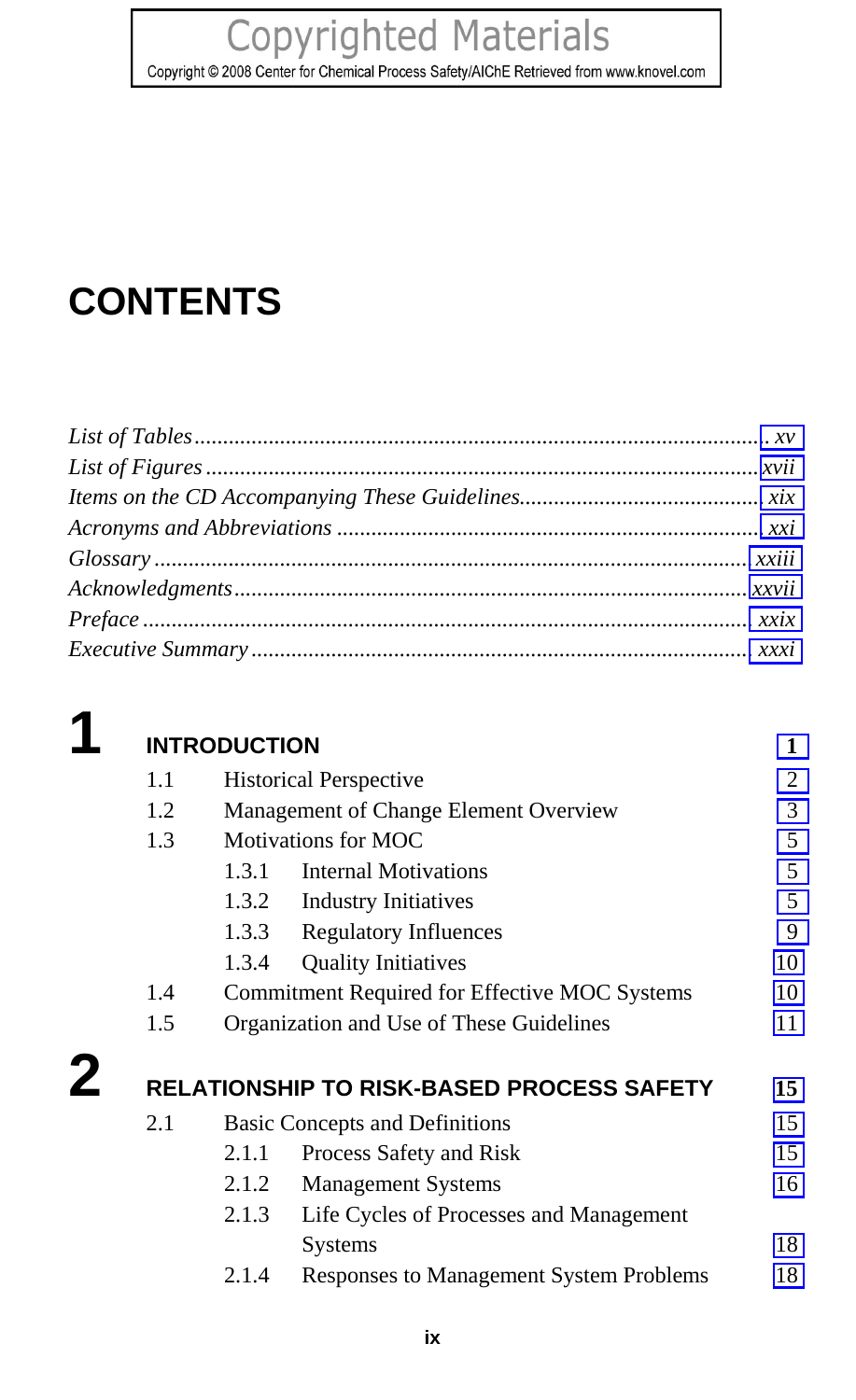## <span id="page-1-4"></span><span id="page-1-2"></span>**x GUIDELINES FOR MANAGEMENT OF CHANGE SYSTE[MS](#page-0-3)**

<span id="page-1-3"></span><span id="page-1-1"></span><span id="page-1-0"></span>

| 2.2 |                               | 19                                                         |                                                                                                                                                                                                                                                                                                                                                                                                                                                                                                                                                                                                                                             |
|-----|-------------------------------|------------------------------------------------------------|---------------------------------------------------------------------------------------------------------------------------------------------------------------------------------------------------------------------------------------------------------------------------------------------------------------------------------------------------------------------------------------------------------------------------------------------------------------------------------------------------------------------------------------------------------------------------------------------------------------------------------------------|
|     | 2.2.1                         | Risk-based Management System Approach                      | 20                                                                                                                                                                                                                                                                                                                                                                                                                                                                                                                                                                                                                                          |
|     | 2.2.2                         | <b>Risk Based Process Safety Elements</b>                  | 21                                                                                                                                                                                                                                                                                                                                                                                                                                                                                                                                                                                                                                          |
|     | 2.2.3                         | <b>RBPS System Design Hierarchy</b>                        | 21                                                                                                                                                                                                                                                                                                                                                                                                                                                                                                                                                                                                                                          |
|     | 2.2.4                         | Key Principles and Essential Features of MOC<br>Systems    | 22                                                                                                                                                                                                                                                                                                                                                                                                                                                                                                                                                                                                                                          |
|     | 2.2.5                         | Interaction among MOC and Other RBPS                       |                                                                                                                                                                                                                                                                                                                                                                                                                                                                                                                                                                                                                                             |
|     |                               | Elements                                                   | 25                                                                                                                                                                                                                                                                                                                                                                                                                                                                                                                                                                                                                                          |
|     |                               |                                                            | 27                                                                                                                                                                                                                                                                                                                                                                                                                                                                                                                                                                                                                                          |
|     |                               |                                                            | 28                                                                                                                                                                                                                                                                                                                                                                                                                                                                                                                                                                                                                                          |
| 3.2 |                               |                                                            | 30                                                                                                                                                                                                                                                                                                                                                                                                                                                                                                                                                                                                                                          |
|     | 3.2.1                         |                                                            | 30                                                                                                                                                                                                                                                                                                                                                                                                                                                                                                                                                                                                                                          |
|     | 3.2.2                         |                                                            |                                                                                                                                                                                                                                                                                                                                                                                                                                                                                                                                                                                                                                             |
|     |                               | traditional Activities                                     | 31                                                                                                                                                                                                                                                                                                                                                                                                                                                                                                                                                                                                                                          |
|     | 3.2.3                         |                                                            | 32                                                                                                                                                                                                                                                                                                                                                                                                                                                                                                                                                                                                                                          |
|     | 3.2.4                         |                                                            | 33                                                                                                                                                                                                                                                                                                                                                                                                                                                                                                                                                                                                                                          |
| 3.3 |                               |                                                            | 34                                                                                                                                                                                                                                                                                                                                                                                                                                                                                                                                                                                                                                          |
| 3.4 |                               |                                                            | 37                                                                                                                                                                                                                                                                                                                                                                                                                                                                                                                                                                                                                                          |
|     | 3.4.1                         | Physical Areas for which MOC Will Be                       |                                                                                                                                                                                                                                                                                                                                                                                                                                                                                                                                                                                                                                             |
|     |                               | Implemented                                                | 37                                                                                                                                                                                                                                                                                                                                                                                                                                                                                                                                                                                                                                          |
|     | 3.4.2                         | Types of Changes to Be Managed                             | 37                                                                                                                                                                                                                                                                                                                                                                                                                                                                                                                                                                                                                                          |
|     | 3.4.3                         | Boundaries and Intentional Overlaps with Other<br>Elements | 39                                                                                                                                                                                                                                                                                                                                                                                                                                                                                                                                                                                                                                          |
| 3.5 |                               |                                                            |                                                                                                                                                                                                                                                                                                                                                                                                                                                                                                                                                                                                                                             |
|     |                               |                                                            | 39                                                                                                                                                                                                                                                                                                                                                                                                                                                                                                                                                                                                                                          |
| 3.6 |                               |                                                            | 42                                                                                                                                                                                                                                                                                                                                                                                                                                                                                                                                                                                                                                          |
| 3.7 | Guidelines for Key MOC Issues |                                                            | 42                                                                                                                                                                                                                                                                                                                                                                                                                                                                                                                                                                                                                                          |
| 3.8 |                               |                                                            |                                                                                                                                                                                                                                                                                                                                                                                                                                                                                                                                                                                                                                             |
|     | 3.8.1                         | Designing an MOC System to Make It Easier                  |                                                                                                                                                                                                                                                                                                                                                                                                                                                                                                                                                                                                                                             |
|     |                               | to Audit                                                   | 43                                                                                                                                                                                                                                                                                                                                                                                                                                                                                                                                                                                                                                          |
|     | 3.8.2                         | <b>Collecting Performance and Efficiency</b>               |                                                                                                                                                                                                                                                                                                                                                                                                                                                                                                                                                                                                                                             |
|     |                               | <b>Measurement Indicator Data</b>                          | 44                                                                                                                                                                                                                                                                                                                                                                                                                                                                                                                                                                                                                                          |
|     |                               |                                                            | 45                                                                                                                                                                                                                                                                                                                                                                                                                                                                                                                                                                                                                                          |
| 4.1 |                               |                                                            | 46                                                                                                                                                                                                                                                                                                                                                                                                                                                                                                                                                                                                                                          |
|     | 3.1                           |                                                            | Overview of the RBPS System<br><b>DESIGNING AN MOC SYSTEM</b><br><b>Establishing Terminology</b><br>Determining the Implementation Context<br>Life-cycle Application<br>Considerations for MOC Systems in Non-<br><b>Establishing MOC System Design Parameters</b><br><b>RBPS</b> Design Criteria<br>Defining Roles and Responsibilities<br>Defining the Scope of the MOC System<br>Integrating with Other PSM Elements and Existing<br><b>Company Practices and Programs</b><br>Requirements for Review and Authorization<br>Making an MOC System Easier to Monitor<br><b>DEVELOPING AN MOC SYSTEM</b><br>Verifying Implementation Context |

4.2 Identifying Potential Change Situations 47

| I |  |  |
|---|--|--|
|   |  |  |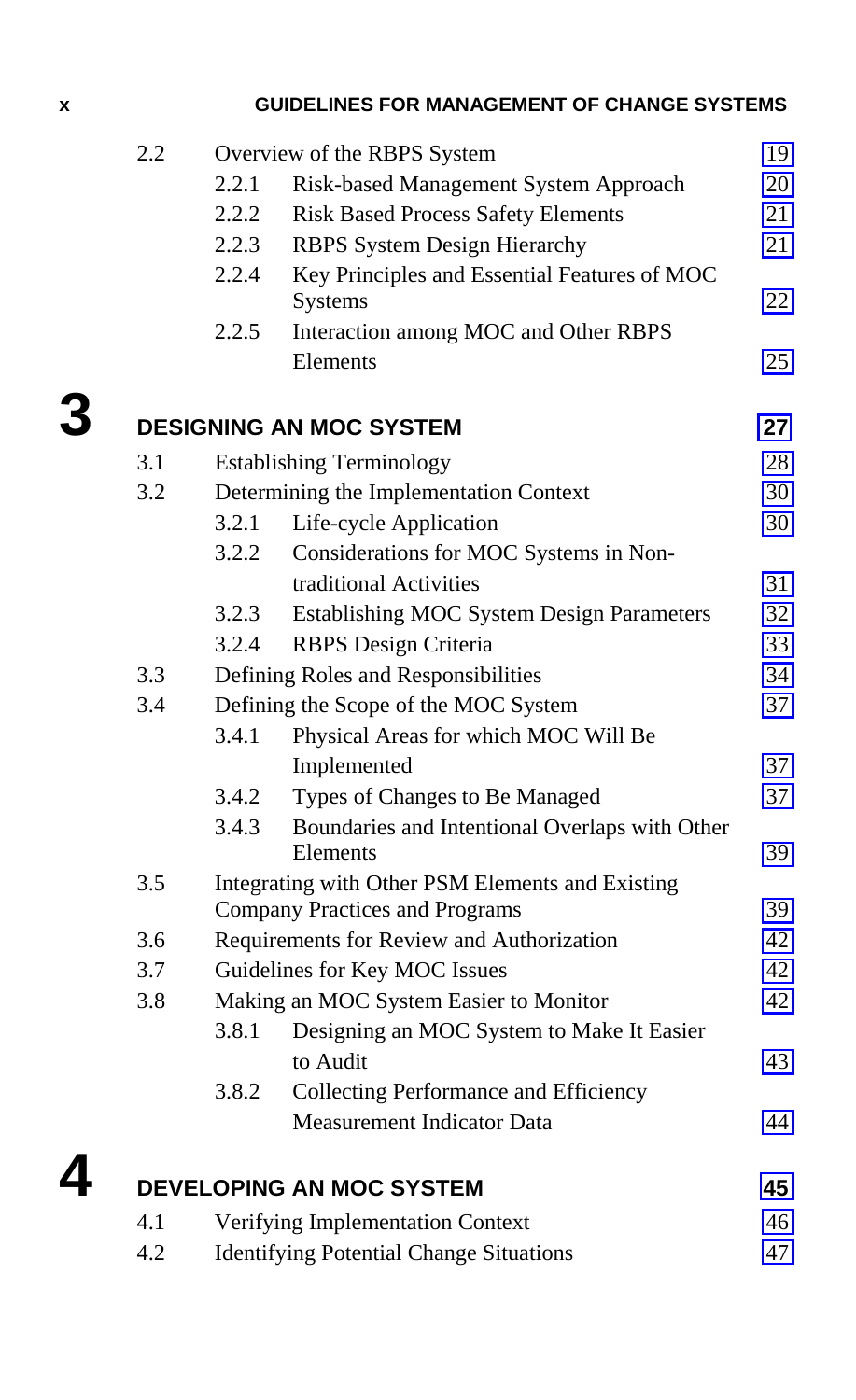<span id="page-2-1"></span>

| <b>TABLE OF CONTENTS</b> |  |
|--------------------------|--|
|                          |  |

<span id="page-2-3"></span><span id="page-2-2"></span><span id="page-2-0"></span>

| 4.3 | Coordinating the MOC System with Existing<br>Procedures |                                                        |          |
|-----|---------------------------------------------------------|--------------------------------------------------------|----------|
|     | 4.3.1                                                   | <b>Maintenance Work Orders</b>                         | 48<br>48 |
|     | 4.3.2                                                   | Spare Parts Control, Warehousing,                      |          |
|     |                                                         | and Distribution                                       | 49       |
|     | 4.3.3                                                   | <b>Purchase Requisitions and Suppliers</b>             | 49       |
|     | 4.3.4                                                   | <b>Engineering Change Requests</b>                     | 49       |
|     | 4.3.5                                                   | <b>Research and Development Recommendations</b>        | 49       |
|     | 4.3.6                                                   | Company Standards and Specifications                   | 50       |
| 4.4 |                                                         | <b>Establishing RFC Review and Approval Procedures</b> | 50       |
| 4.5 |                                                         | Developing Guidelines for Key MOC Issues               | 52       |
|     | 4.5.1                                                   | <b>Evaluating Hazards</b>                              | 52       |
|     | 4.5.2                                                   | <b>Communicating Changes or Providing Training</b>     | 54       |
|     | 4.5.3                                                   | <b>Tracking Temporary Changes</b>                      | 54       |
|     | 4.5.4                                                   | Integrating MOC with ORRs and PSSRs                    | 55       |
|     | 4.5.5                                                   | <b>Allowing Emergency Changes</b>                      | 56       |
| 4.6 |                                                         | Designing MOC System Documentation                     | 58       |
| 4.7 |                                                         | Defining Employee Training Requirements                | 58       |
| 4.8 |                                                         | Considering How to Modify the MOC System               | 59       |
| 4.9 |                                                         | Comparing the MOC System to the Design                 |          |
|     | Specification                                           |                                                        | 59       |
|     |                                                         | <b>IMPLEMENTING AND OPERATING AN MOC SYSTEM</b>        | 61       |
| 5.1 |                                                         | Preparing the Site Infrastructure                      | 61       |
| 5.2 |                                                         | Managing the Culture Change                            |          |
| 5.3 | Integrating the MOC System with Existing                |                                                        |          |
|     | Procedures                                              |                                                        | 63       |
| 5.4 |                                                         | Developing a Phased Implementation Plan                | 63       |
| 5.5 |                                                         | Training Personnel Affected by MOC Procedures          | 64       |
| 5.6 |                                                         | Operating an MOC System                                | 65       |
|     | 5.6.1                                                   | Monitoring the Operation of the MOC System             | 65       |
|     | 5.6.2                                                   | <b>Resolving MOC Questions and Disputes</b>            | 66       |
|     | 5.6.3                                                   | Maintaining MOC System Documentation and<br>Records    | 66       |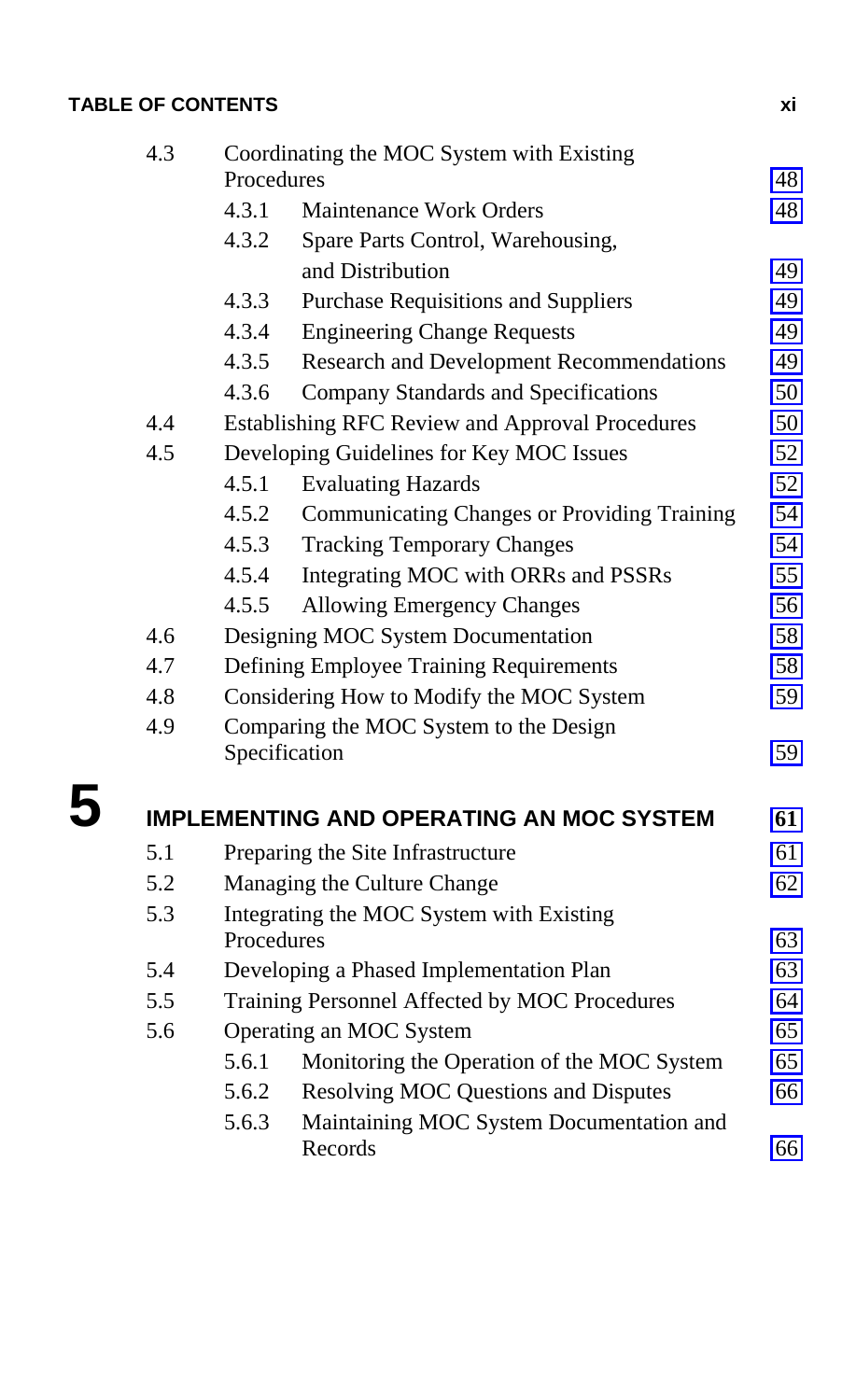### <span id="page-3-4"></span><span id="page-3-3"></span><span id="page-3-2"></span><span id="page-3-0"></span>**xii GUIDELINES FOR MANAGEMENT OF CHANGE SYSTE[MS](#page-5-3)**

<span id="page-3-1"></span>

| 6.1 |       | Motivations for Improvement                                                 | 69 |
|-----|-------|-----------------------------------------------------------------------------|----|
| 6.2 |       | Sources of Information to Launch and Guide                                  |    |
|     |       | Improvement                                                                 | 71 |
|     | 6.2.1 | Performing MOC Audits                                                       | 72 |
|     | 6.2.2 | Collecting Metrics and Performing Management                                |    |
|     |       | <b>Reviews</b>                                                              | 73 |
| 6.3 |       | Identifying the Need to Improve                                             | 74 |
|     | 6.3.1 | Identifying Specific Problem Areas for Corrective<br>Action/Redesign        | 74 |
|     | 6.3.2 | Using Performance and Efficiency Metrics                                    | 75 |
|     | 6.3.3 | Performing Management Reviews                                               | 76 |
| 6.4 |       | Identifying Opportunities for Corrective Action or                          |    |
|     |       | Improvement                                                                 | 77 |
|     | 6.4.1 | <b>Identifying and Addressing Causal Factors</b>                            | 77 |
|     | 6.4.2 | Identifying Typical Causes of Ineffective MOC<br><b>Systems</b>             | 78 |
|     | 6.4.3 | Performing a Gap Analysis for Performance Issues                            | 88 |
| 6.5 |       | Implementing the Redesign/Improvement Effort                                | 88 |
|     | 6.5.1 | Managing the Redesign Effort                                                | 89 |
|     | 6.5.2 | Itemizing and Evaluating Known Concerns                                     | 90 |
|     | 6.5.3 | Proposing Corrective Actions to Address                                     |    |
|     |       | the Causal Factors                                                          | 90 |
|     | 6.5.4 | Repeating the Evaluation to Address Efficiency                              |    |
|     |       | <b>Issues</b>                                                               | 91 |
|     | 6.5.5 | Challenging the Proposed Revisions to the                                   |    |
|     |       | <b>MOC</b> System                                                           | 91 |
|     | 6.5.6 | Implementing and Monitoring the Redesigned or<br><b>Improved MOC System</b> | 91 |